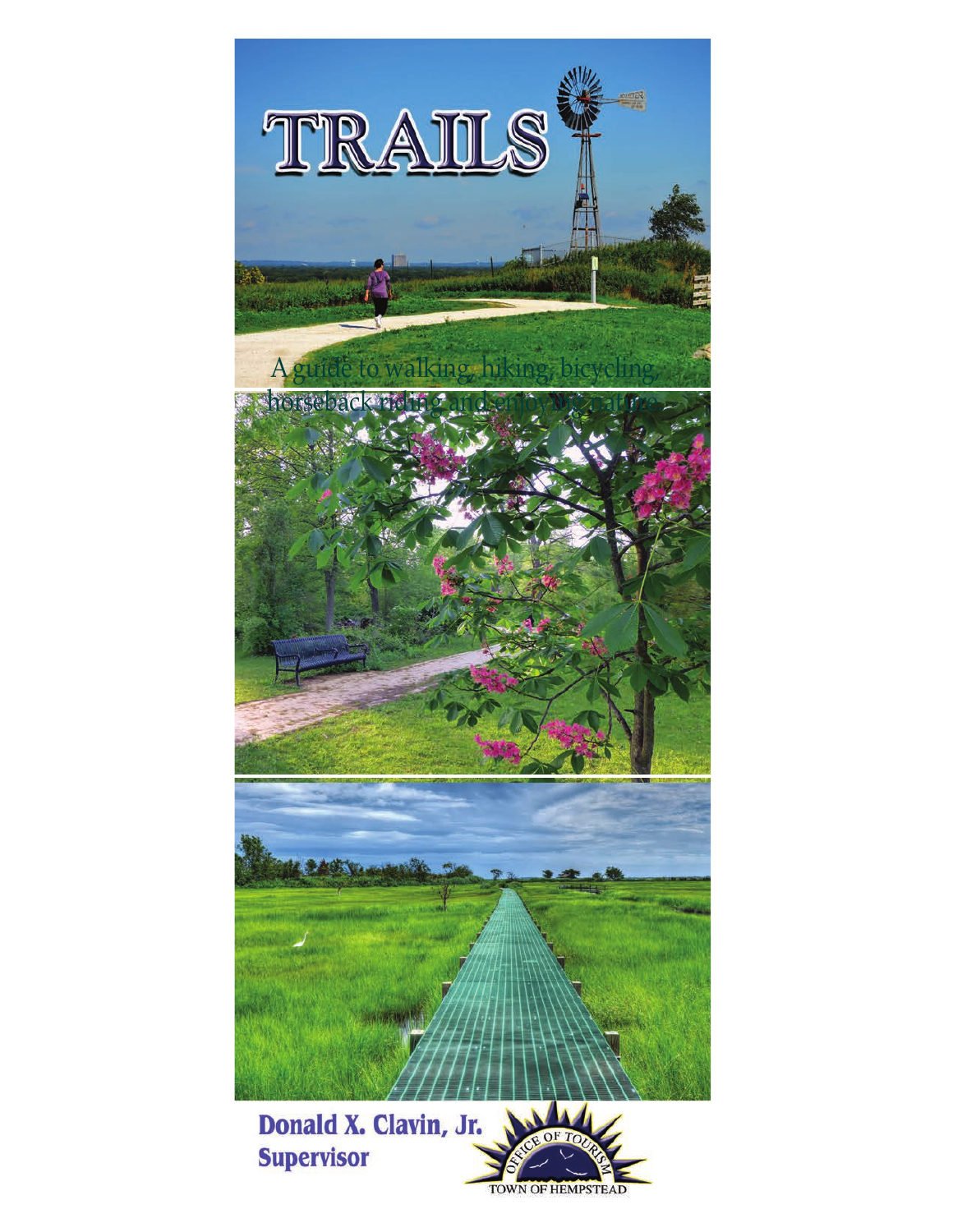# *TRAILS BROCHURE*

## *Bicycle Trails*



Cedar Creek Park. Photo Credit: Eddie Giron, Levittown

#### **EAST MEADOW**  *EISENHOWER PARK*

Two entrances: Hempstead Turnpike opposite East Meadow Avenue and intersection of Merrick Avenue and Stewart Avenue, East Meadow, NY 11554; 572-0348. Open sunrise - sunset. Bicycle trails throughout the park.

#### **NORTH WOODMERE**  *NORTH WOODMERE PARK*

Branch Boulevard and 750 Hungry Harbor Road, Valley Stream, NY 11581; 571-7800.

Open 8 a.m. - 10 p.m. Memorial Day - Labor Day; 8 a.m. - dusk Sept. - Mar. A measured mile bicycle trail around the park.

#### **OCEANSIDE**

#### *OCEANSIDE PARK V*

3800 Mahlon Brower Drive, Oceanside, NY 11572; 763-0710. Open 8 a.m. - dusk thru mid-April; 8 a.m. - 10 p.m. in season. A 1-mile bicycle trail around the park.

#### **SEAFORD**

#### *CEDAR CREEK PARK*

Merrick Road, east of Wantagh Parkway, Seaford, NY 11783; 571-7470, 785-1600. Open dawn - dusk all year long. A 4½-mile trail that leads to the Jones Beach Bike Path (Ellen Farrant Memorial Bikeway). There is a bike parking area on the east side of the East Bath House. Trail entrance is after Parking Lot #3.

#### **SEAMANS NECK PARK V**

2700 South Seamans Neck Road, Seaford, NY 11783; 783-3200. Open 8 a.m. - 11 p.m. Apr. - Nov.; 8 a.m. - 9 p.m. Dec. - Mar. A bicycle trail approximately 1-mile long.

#### **VALLEY STREAM**

#### *VALLEY STREAM STATE PARK*

Southern State Parkway Exit 15A, Valley Stream, NY 11580; 825-4128. Open 7 a.m. - sunset all year long. A 1½-mile bicycle trail through the park.

#### **WANTAGH**

#### *JONES BEACH STATE PARK*

Field 6, Ocean Parkway, Wantagh, NY 11793; 785-1600. A 4½-mile trail from Field 6 along the boardwalk to the new Energy and Nature Center and extending another 10 miles into Suffolk County as part of the Coastal Greenway.

#### *MILL POND PARK*

#### **(THE ADAM D. RAND MEMORIAL TRAIL)**

Merrick Road, Wantagh, NY 11793. Open dawn - dusk. A 1-mile bicycle trail around the pond.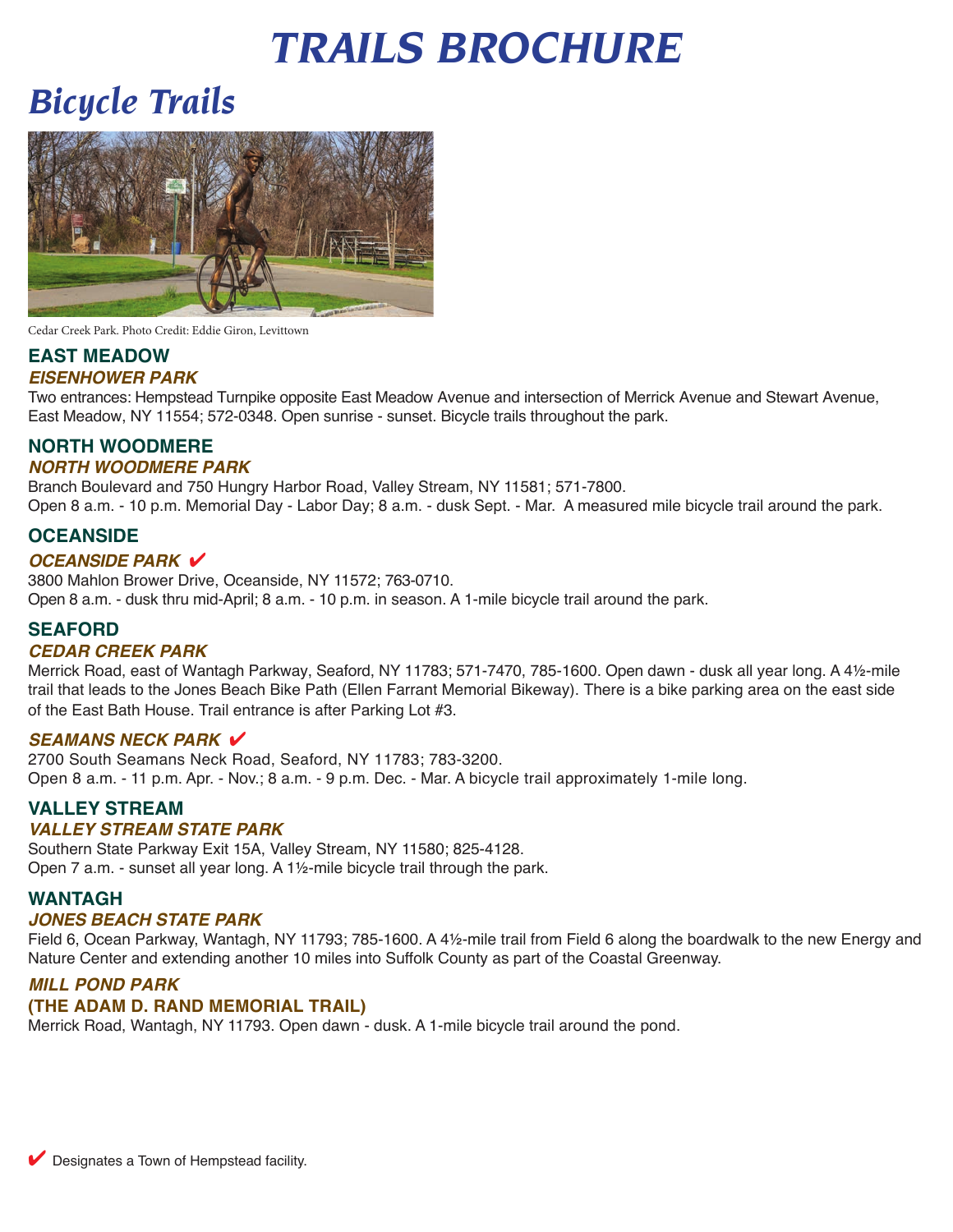## *Nature Trails*



Mill Pond. Photo Credit: Staci Scwartz, Bellmore

### **BELLMORE**

#### *MEROKE PRESERVE*

Merrick/Bellmore border, enter Orange Street and Farmers Avenue, Bellmore, NY 11710. Open year round sunrise - sunset. A ¼-mile trail in fresh water wetland and woodland, a wide variety of birds, both seasonal and nesting, and a bridge across Cedar Swamp Creek. A 25-acre preserve.

#### **FREEPORT**

#### *BROOKSIDE PRESERVE*

Entrance on Brookside Avenue, just north of Sunrise Highway, Freeport, NY 11520; 572-0200. Open sunrise - sunset all year long. Managed by South Shore Audubon Society. A ¼-mile nature trail along Milburn Creek and its fresh water wetlands. Additional trails weave through dry woods and upland fields. Home to a variety of trees, wild flowers and over 50 species of birds. A 20-acre nature sanctuary.

#### *COW MEADOW PARK PRESERVE*

701 South Main Street, Freeport, NY 11520; 571-8685. Open 9 a.m. - dusk all year long. A ¼-mile hiking trail through a bayberry thicket along saltwater marsh. It also features a bird watching tower to watch 156 species of nesting, migrating and wintering birds.

#### **LIDO BEACH**

#### **LIDO BEACH PASSIVE NATURE AREA V**

Lido Boulevard, Lido Beach, NY 11561; 431-9200. Open sunrise - sunset. Close to a mile's worth of simple trail system that will allow you to view and explore different areas from salt marsh to grasslands. Wetlands trail to Reynolds Channel. This conservation area has unique sections for bird watching.

#### **MERRICK**

#### *NORMAN J. LEVY PARK & PRESERVE* 4

1600 Merrick Road, Merrick, NY 11566; 804-2000. Open 7 days a week at 7 a.m. Call for closing hours. The 52-acre park and preserve features 3½ miles of hiking trails with 18 exercise stations. The preserve is filled with different types of trees, including black locust, poplar, white birch and eastern red cedar. Many species of birds, Nigerian dwarf goats and other wildlife make the preserve their home.

#### **OCEANSIDE**

#### *MARINE NATURE STUDY AREA* 4

500 Slice Drive, Oceanside, NY 11572; 766-1580. Open Tues. - Sat. year round 9 a.m. - 5 p.m. (trails close 4:30 p.m.); closed Sun., Mon. & holidays. A mile of trails, 52 acres of salt marsh, tidal creeks and uplands. A rich variety of plant and animal life, marine life displays, salt water aquaria featuring local species and over 250 sighted species of birds. Tour appointments for groups, 10 or less, are accepted. **mnsa.info** 

#### **ROCKVILLE CENTRE**  *TANGLEWOOD PRESERVE*

1450 Tanglewood Road between Ocean Avenue and Lakeview Avenue, Rockville Centre, NY 11570; 764-0045. Open Mon. - Sun. 9 a.m. - 5 p.m.. Museum (closed Wednesdays) open with reservation only. A 17-acre preserve complete with ponds, streams and nature trails. Features Center for Science Teaching and Learning. **CSTL.org**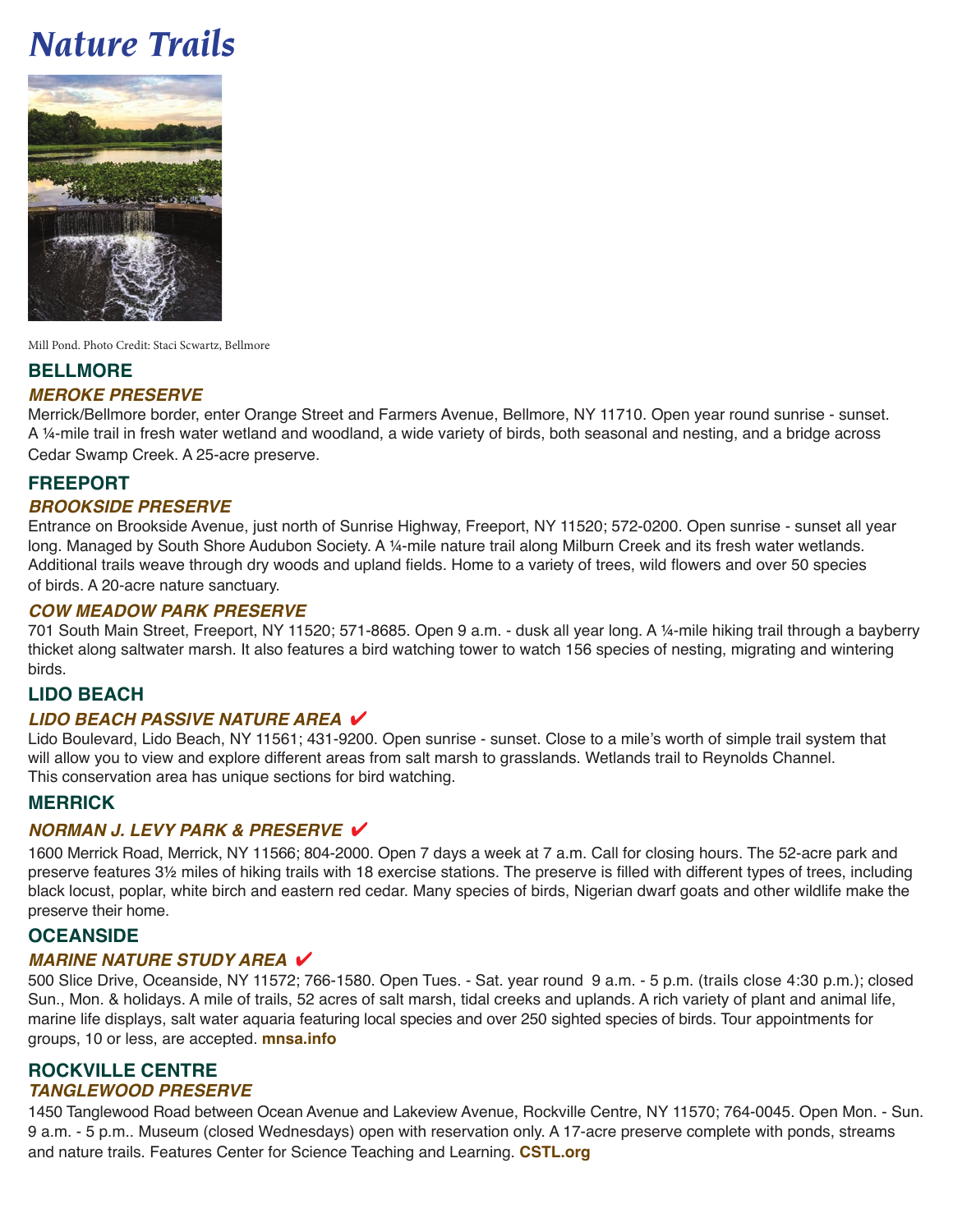#### **ROOSEVELT**

#### *REVEREND ARTHUR MACKEY SENIOR PARK*

 Lakeside Drive and Washington Avenue, Roosevelt, NY 11575; 571-8692. Open 8 a.m. - dusk Sept. - May; 8 a.m. - 8 p.m. June - Aug. A 3-mile nature trail through the park with a lake and a variety of birds.

#### **SEAFORD**

#### *TACKAPAUSHA MUSEUM & PRESERVE*

 days a week, sunrise to sunset. No dogs allowed. An 84-acre preserve with five miles of nature trails; handicap-accessible. The preserve features streams, ponds and one of the last Atlantic White Cedar swamps in Nassau County as well as a 5-mile unpaved 2225 Washington Avenue, Seaford, NY 11783; 571-7443. Museum open Thurs. - Sun. 11 a.m. - 4 p.m. Preserve open seven Greenbelt hiking trail.

#### **VALLEY STREAM**  *VALLEY STREAM STATE PARK*

Southern State Parkway Exit 15A, Valley Stream, NY 11580; 825-4128. Open 7 a.m. - sunset year round. The Squirrel Nut Environmental Trail is a ¼-mile loop through the park; the Hickory Nut Nature Trail is a ½-mile hiking trail. For fun exploration, both trails have labeled trees and plants.

#### **WANTAGH**

#### **FOREST CITY COMMUNITY PARK V**

3099 Morgan Drive, Wantagh, NY 11793; 783-2513. Open 8 a.m. - dusk. A ½-mile nature trail through the park with a lake.

#### *TWIN LAKES PRESERVE* 4

Old Mill Road, Wantagh, NY 11793; 431-9200. Open sunrise - sunset year round. This 58-acre preserve features hiking trails around five fresh water ponds, and is home to a variety of trees, including red maple, sweet gum, hawthorn, sycamore and tulip.

#### **WEST HEMPSTEAD**  *HEMPSTEAD LAKE STATE PARK*

Southern State Parkway Exit 18, West Hempstead, NY 11552; 766-1029. Open sunrise - sunset all year long. A 3-mile marked hiking trail, which features rare birds, Brown Tail Hawks and a wide variety of trees.

## *Walking Trails*



Biking and walking paths are atWantagh Park. Photo Credit: Emily G. Schreiber, Bellmore

#### **BALDWIN**

#### **BALDWIN PARK V**

 3232 South Grand Avenue, Baldwin Harbor, NY 11510; 546-4481. Open 7 a.m. - 10:30 p.m. Mar. - Nov.; 7 a.m. - 9:30 p.m. winter. A 2-mile walking/bicycling trail around the park.

#### **BELLMORE**

#### *NEWBRIDGE ROAD PARK* 4

 2600 Newbridge Road, Bellmore, NY 11710; 783-2500. Open 8 a.m. - 11 p.m. Apr. - Nov.; 8 a.m. - 9 p.m. Dec. - Mar. A 1-mile trail around the park.

#### **EAST MEADOW**  *EISENHOWER PARK*

Two entrances: Hempstead Turnpike opposite East Meadow Avenue and intersection of Merrick Avenue, and Stewart Avenue, East Meadow, NY 11554; 572-0348. Open sunrise to sunset year round. A 1-mile trail (white arrows) and a 3-mile trail (red arrows); both start by Parking Field #2 in front of Field House building.